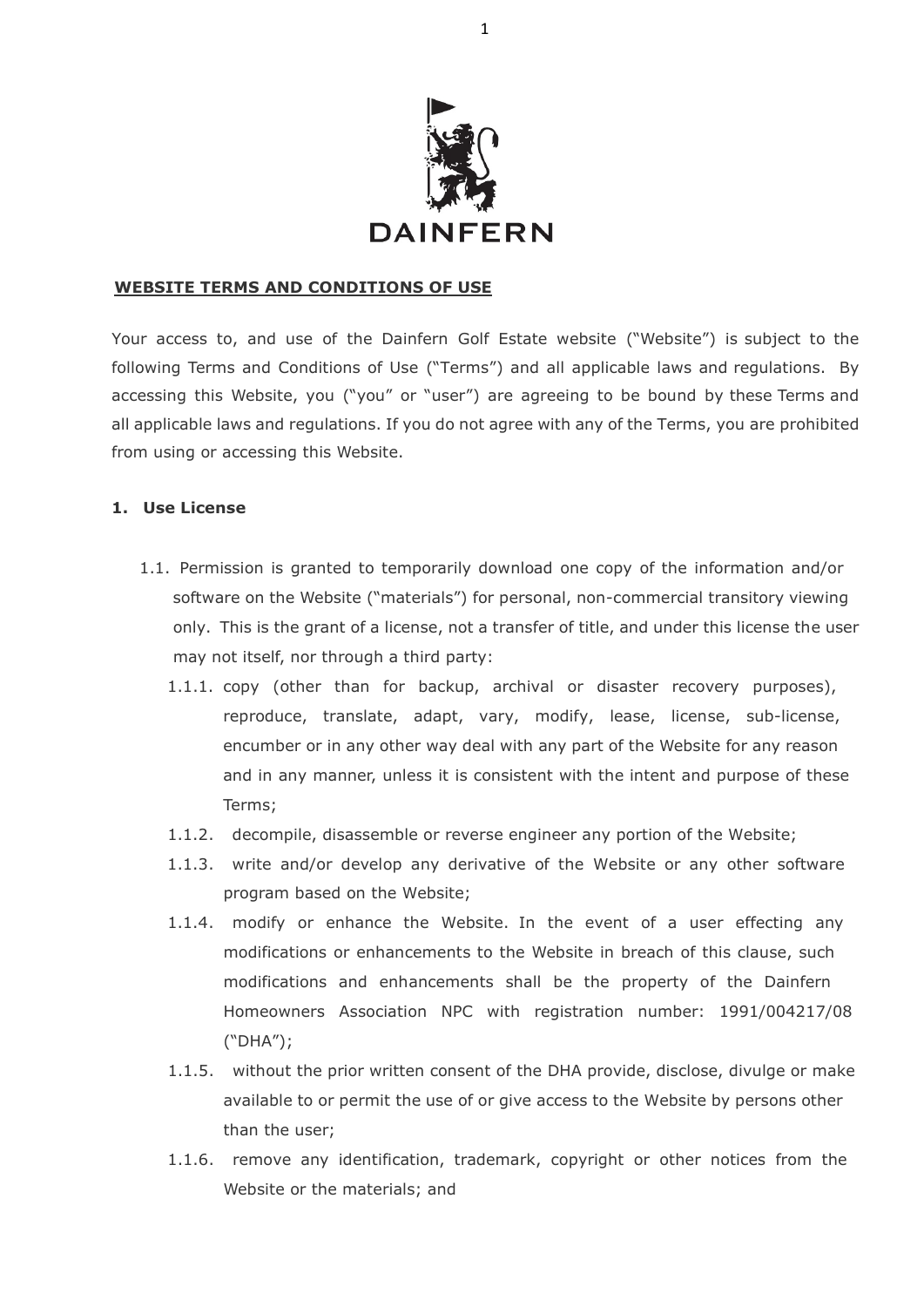- 1.1.7. post or transmit, by means of reviews, comments, suggestions, ideas, questions or other information through the Website, any content which is unlawful, harmful, threatening, abusive, harassing, defamatory, vulgar, obscene, sexually explicit, profane or hateful, or racially, ethnically or otherwise objectionable content of any kind; and/or
- 1.1.8. notwithstanding anything to the contrary contained in these Terms, use the Website for any purpose other than personal, non-commercial and information purposes.
- 1.2. This license shall automatically terminate if you violate any of these restrictions and may be terminated by the DHA at any time. Upon terminating your viewing of these materials or upon the termination of this license, you must destroy any downloaded materials in your possession whether in electronic or printed format.
- 1.3. The DHA reserves the right to make improvements, to change or to discontinue, without notice, any aspect or feature of the Website and any information or content on the Website.
- 1.4. The DHA does not guarantee continuous, uninterrupted, or secure access to the Website, as operation of the Website may be interfered with because of a number of factors which are outside the control of the DHA.

## **2. Intellectual Property**

All copyright, trademarks, design rights, patents, and other intellectual property rights (Registered and unregistered) in and on the Dainfern Golf Estate Website and the Dainfern Golf Estate Content belong to the DHA and/or third parties (which may include you or other users.) The DHA reserves all its rights in the Dainfern Golf Estate Content and its online services. Nothing in the Terms grants you a right or license to use any trademark, design right or copyright owned or controlled by the DHA or any other third party except as expressly provided in the Terms.

### **3. Disclaimer**

- 3.1. The materials on the Website are provided "as is".
- 3.2. The DHA makes no representations or warranties, whether express or implied, as to the accuracy, completeness or reliability of any information, data and/or content on the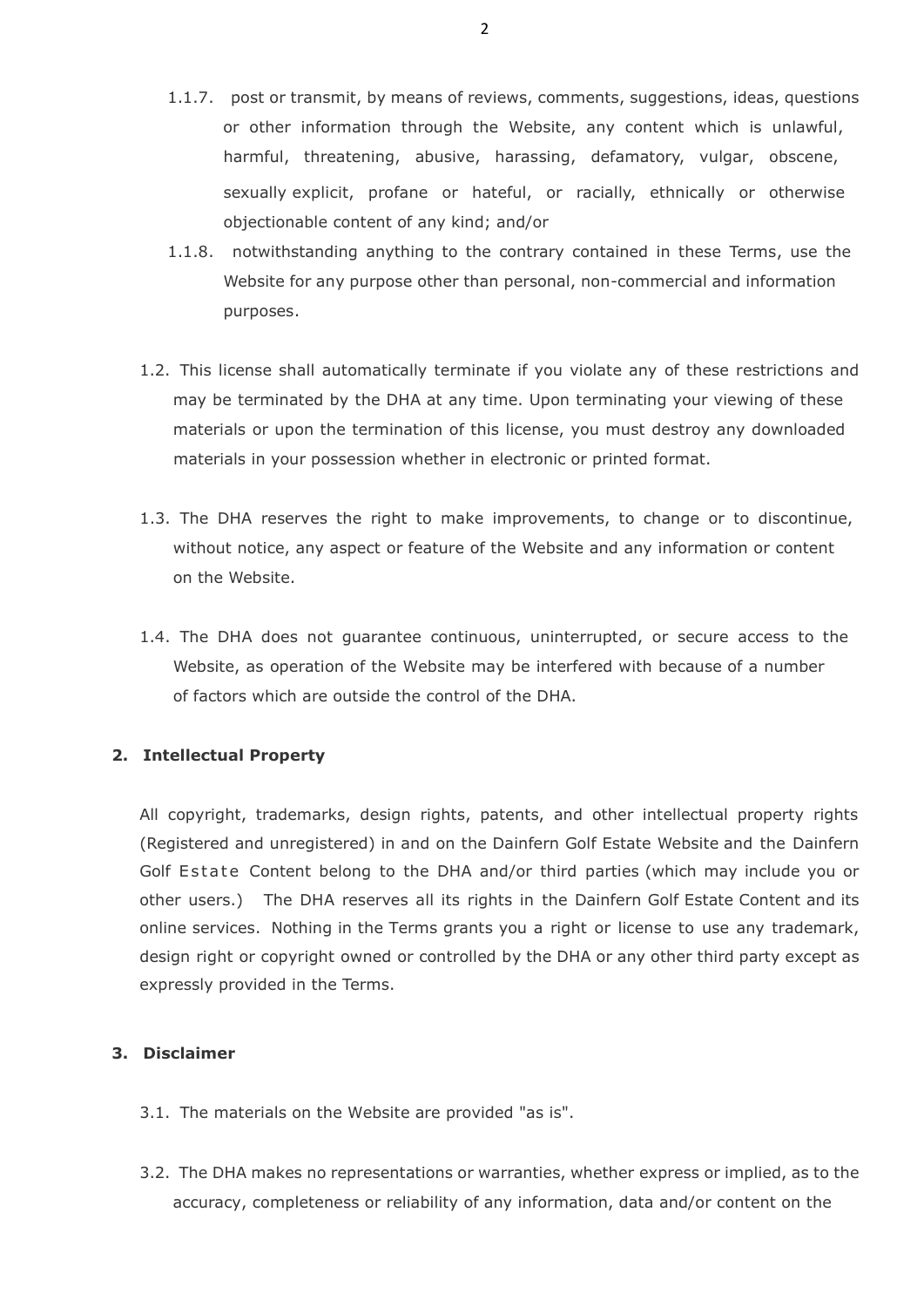Website, including without limitation:

- 3.2.1. The DHA does not warrant that the Website or materials shall be error-free or that they shall meet any particular criteria of performance or quality. The DHA expressly disclaims all implied warranties, including without limitation, warranties of merchantability, fitness for a particular purpose, noninfringement, compatibility, security, and accuracy; and
- 3.2.2. whilst the DHA has taken reasonable measures to ensure the integrity of the Website and its contents, no warranty, whether express or implied, is given that any files, downloads, or applications available via this Website are free of viruses, or any other data or code which has the ability to corrupt, damage or affect the operation of the user's system.

### **4. Limitations**

- 4.1. The user's use of this Website and the materials contained on the Website is entirely at the user's own risk and the user assumes full responsibility and risk of loss resulting from the use thereof.
- 4.2. The transmission of information via the internet, including without limitation email, is susceptible to monitoring and interception. The user bears all risk of transmitting information in this manner. Under no circumstances shall the DHA be liable for any loss, harm or damage suffered by the user as a result thereof. The DHA reserves the right to request independent verification of any information transmitted via email and the user consents to such verification should the DHA deem it necessary.
- 4.3. To the extent permissible by law:
	- 4.3.1. Neither the DHA, nor its directors, affiliates, members, agents, consultants or employees shall be liable for any damages whatsoever, including without limitation any direct, indirect, special, incidental, consequential or punitive damages, howsoever arising (whether in an action arising out of contract, statute, delict or otherwise) related to the use of, or the inability to access or use the content of the Website or any functionality thereof, or the information contained on the Website, or of any linked website, even if the DHA knows or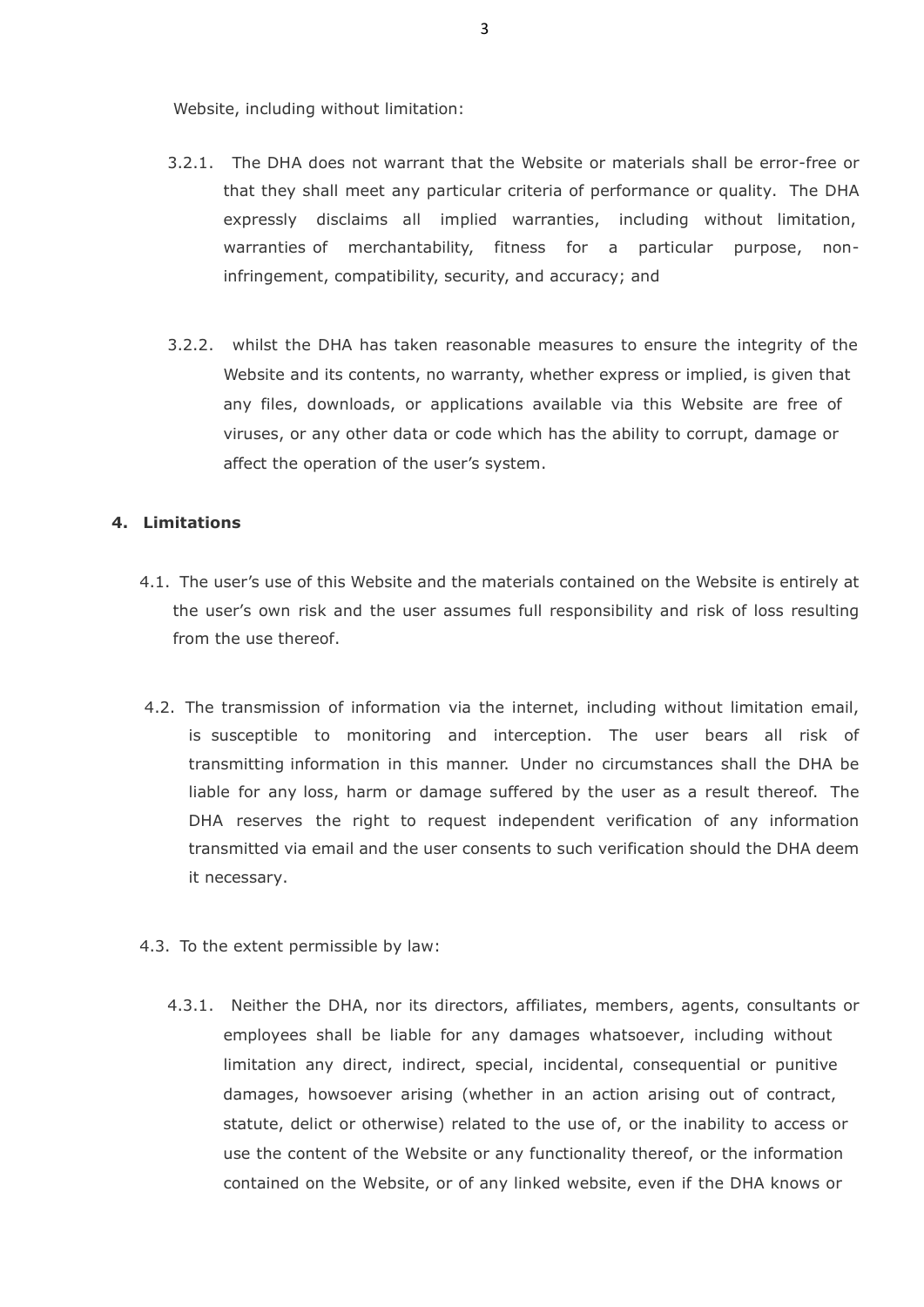should reasonably have known or is expressly advised thereof.

- 4.3.2. The liability of the DHA for faulty execution of the Website as well as all damages suffered by the user, whether direct or indirect, as a result of the malfunctioning of the Website shall be limited to the DHA rectifying the malfunction, within a reasonable time, provided that the DHA is notified immediately of the damage or faulty execution of the Website. In no event shall the DHA be liable to the user for loss of profits or for special, incidental, consequential or punitive losses or damages arising out of or in connection with the Website or its use.
- 4.3.3. You hereby unconditionally and irrevocably indemnify the DHA and agree to hold the DHA free from all loss, damages, claims and/or costs, of whatsoever nature suffered or incurred by you as a direct or indirect result of:
	- 1. Your use of the Website.
	- 2. Your failure to comply with any of the Terms or other requirements which the DHA may impose from time to time; or
	- 3. Any unavailability of, or interruption in the service which is beyond the control of the DHA.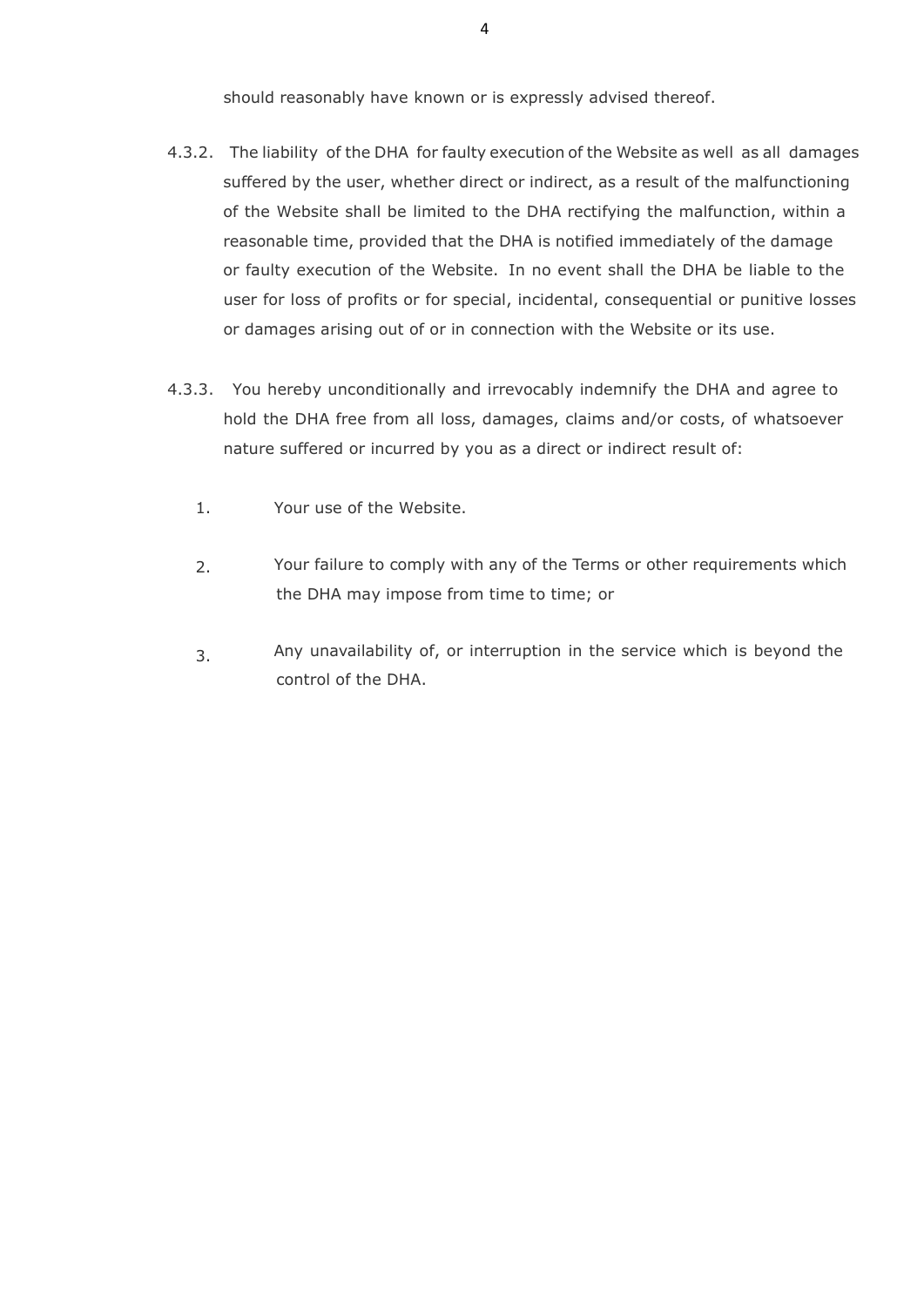#### **5. Revisions and Errata**

- 5.1. The DHA makes no warranty or representation as to the availability, accuracy or completeness of the materials. You expressly waive and renounce all your rights of whatever nature that you may have against the DHA for any loss suffered by you, as a result of information supplied by the DHA being incorrect, incomplete, or inaccurate.
- 5.2. The materials appearing on the Website could include technical, typographical, or photographic errors. The DHA does not warrant that any of the materials on its Website are accurate, complete, or current. The DHA may make changes to the materials contained on its website at any time without notice. The DHA does not, however, make any commitment to update the materials.

### **6. Links**

- 6.1. The DHA may provide links to third party websites on the Website. These links are provided to the user for convenience purposes only and the DHA does not endorse, nor does the inclusion of any link imply the DHA's endorsement of such websites, their owners, licensees or administrators or such websites' content or security practices and operations.
- 6.2. While the DHA tries to provide links only to reputable websites or online partners, the DHA cannot accept responsibility or liability for the information provided on other websites. Linked websites or pages are not under, nor subject to, the control of the DHA. The DHA is not responsible for and neither gives warranties nor makes any representations in respect of the privacy policies or practices of linked or any third party or advertised websites on the Website.
- 6.3. You agree that the DHA shall not be held liable, directly, or indirectly, in any way for the content, the use or inability to use or access any linked website or any link(s) contained in a linked website, nor for any loss or damage of any sort incurred as a result of any dealing with, or as a result of the presence of such third party linked websites on the Website. Any dealing that you may have with any linked websites, including advertisers found on the Website are solely between you and the third party website.
- 6.4. Use of any such linked website is at the user's own risk.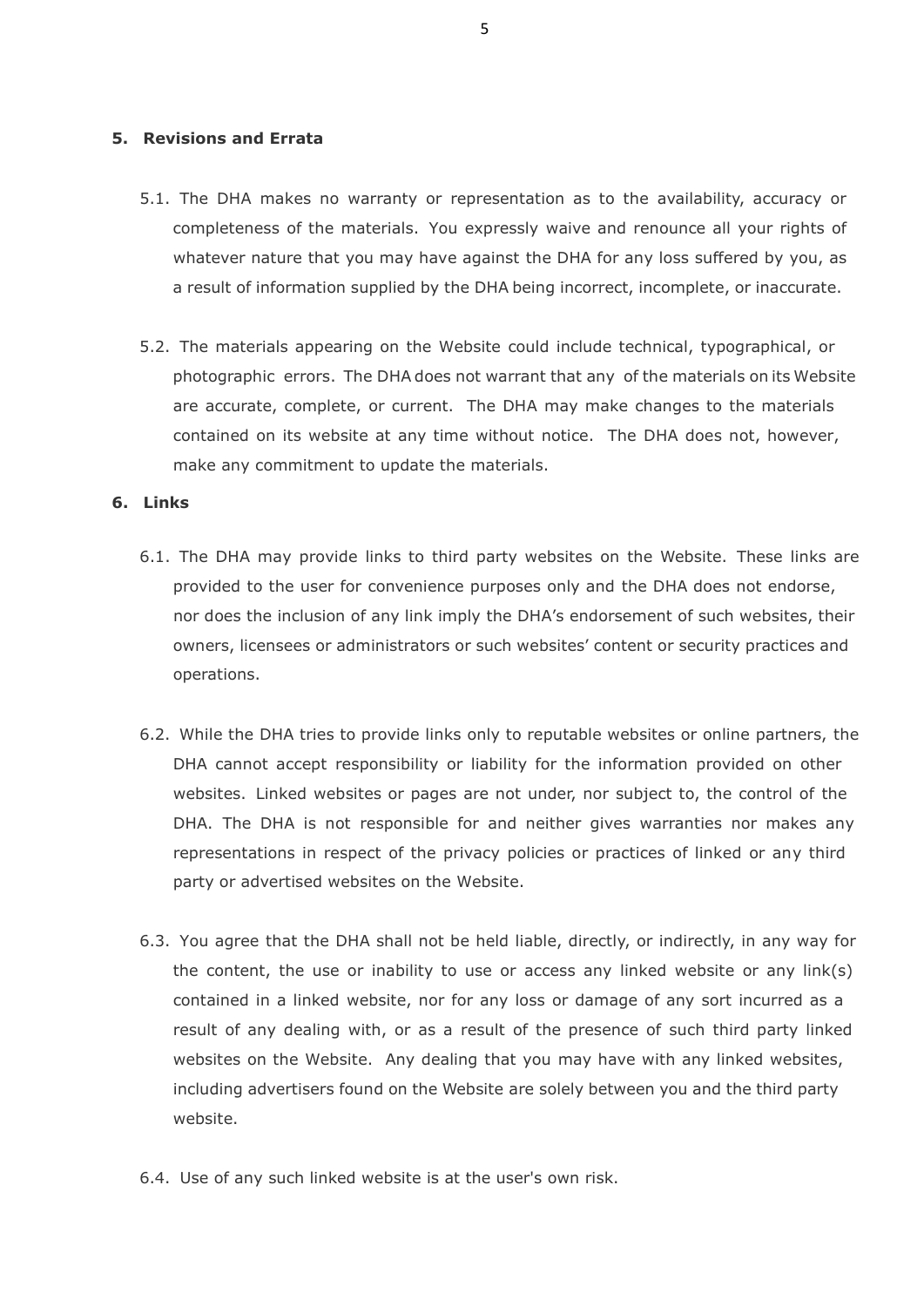# **7. Security**

- 7.1. In order to ensure the security and reliable operation of the Website, the DHA hereby reserves the right to take whatever action it may deem necessary to preserve the security, integrity and reliability of its network and back-office applications.
- 7.2. You may not utilise the Website in any manner which may compromise the security of the DHA's networks or tamper with the Website in any manner whatsoever, which shall include without limitation, gaining or attempting to gain unauthorised access to the Website, or delivering or attempting to deliver any unauthorised damaging or malicious code to the Website, all of which is expressly prohibited. Any person or entity which does so, or attempts to do so, shall be held criminally liable. Further, should the DHA suffer any damage or loss, civil damages shall be claimed by the DHA against the user.

# **8. Site Terms of Use Modifications**

The DHA reserves the right, in its sole discretion, to amend and/or replace any portion, or the whole of, the Terms without notice. Each time a user accesses and/or uses the Website, the user shall be deemed to have consented, by such access and/or use, to the Terms, as amended and/or replaced by the DHA from time to time. If you are not satisfied with the amended Terms, you should refrain from using the Website.

## **9. Governing Law**

- 9.1. These Terms shall be governed in all respects by the laws of the Republic of South Africa as such laws are applied to agreements entered into and to be performed within South Africa.
- 9.2. This Website is controlled and operated on behalf of the DHA by the web hosting administrators In The Creative Box (Pty) Ltd from its offices within the Republic of South Africa. The DHA makes no representation that the content of the Website is appropriate or available for use outside of South Africa. Access to the Website from territories or countries where the content of the Website is illegal is prohibited. If the user accesses this Website from locations outside of South Africa, that user is responsible for compliance with all local laws.